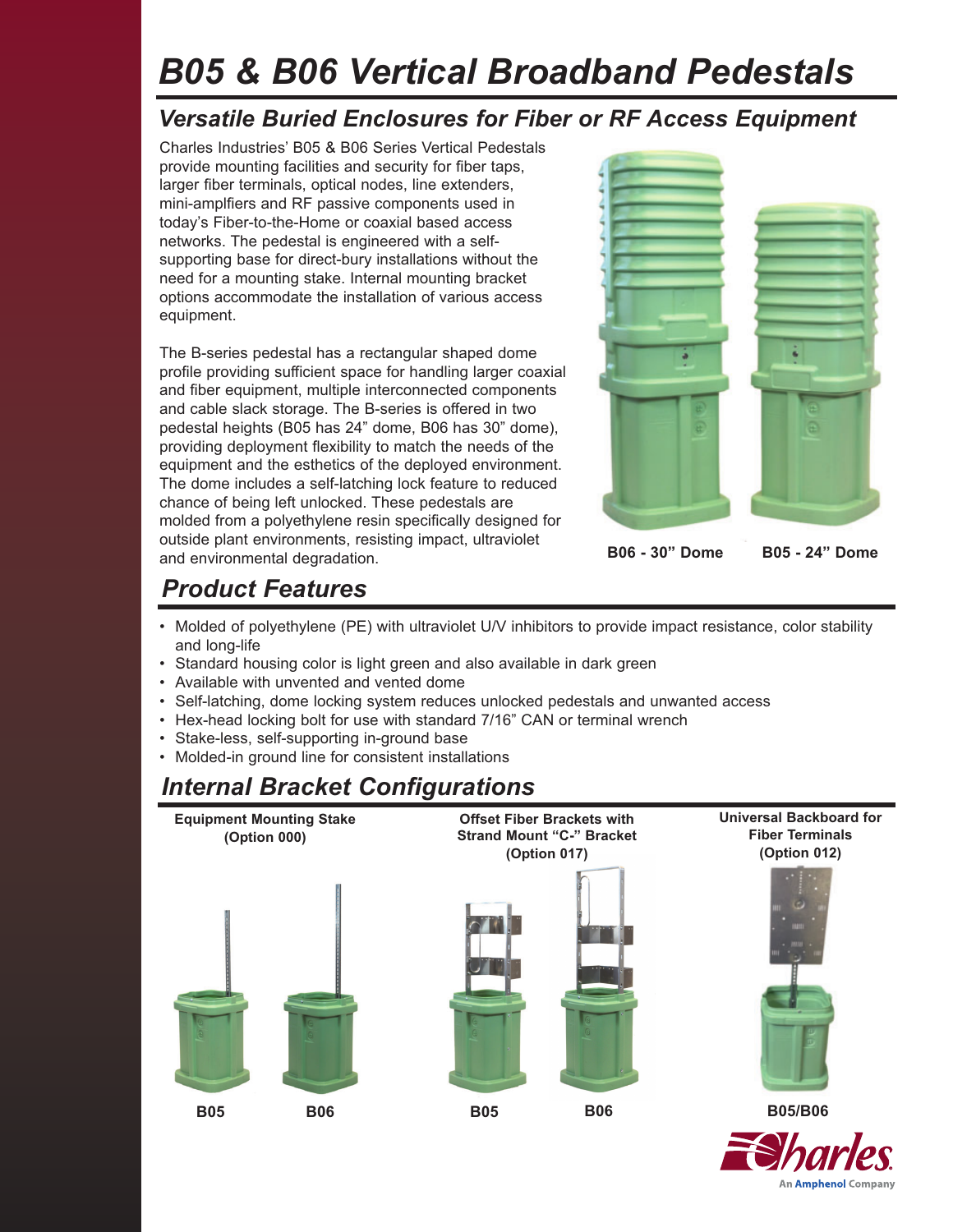#### **B05 Series Dimensions**



**B06 Series Dimensions**







**B05/B06 Series Bracket Options**



**Bracketry** Code 000



**Bracketry** Code 017



**Bracketry** Code 012